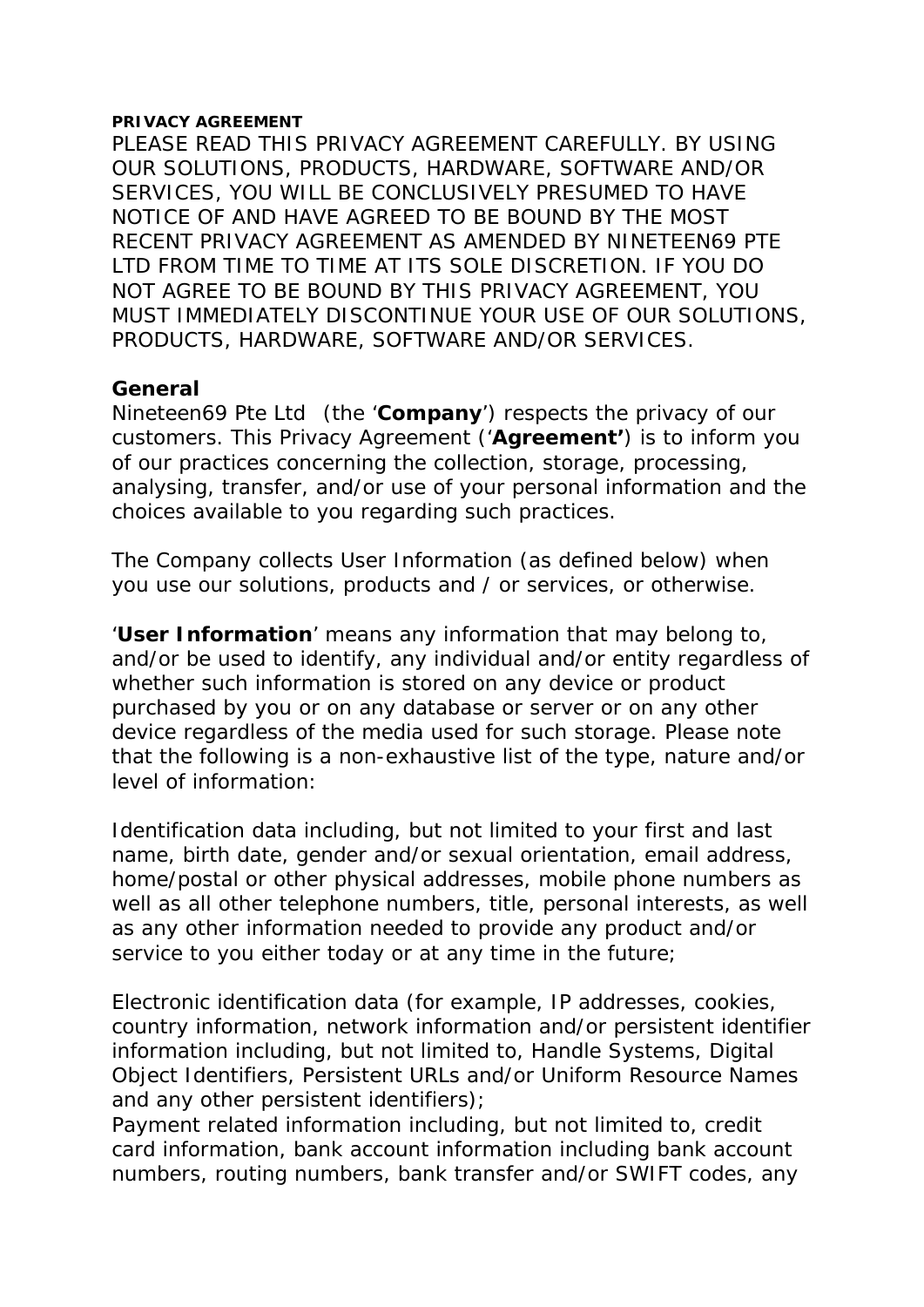information with respect to your online payment accounts, for example Paypal or Google Wallet, and/or any other information of any kind whatsoever that may be necessary for conducting any transaction by you and/or with you;

Any survey results;

Information about your usage of and interaction with our website, solutions, products, hardware, software and / or services including computer and connection information, any websites visited, URL history, any text highlighted by you as well as device capability, application download history, bandwidth usage, error logs, statistics on page views, and traffic to and from our websites as well as solutions, products, hardware, software and/or services ordered and delivered;

List of your contacts including, but not limited to, their first and last name, birth dates, gender, email addresses, home/postal or other physical addresses, mobile phone numbers and all other telephone numbers as well as any other information that may have been stored on and/or using the Company's website, solutions, products, hardware, software and / or services.

Any and all information contained in any calendar entries and/or any scheduler software on and/or using the Company's website, solutions, products, hardware, software and / or services. Such information may include, but is not limited to, schedule of personal meetings, schedule and details of any medical and/or dental appointments, medical and/or dental records, job interviews, client meetings or any other information that may be saved in such calendar and/or scheduling program and/or software. Any username and password for email accounts where you have provided this to us;

Correspondence between you and the Company;

Traffic data (data processed for the purpose of the conveyance of communications or the billing thereof, including, but not limited to, the duration of the call, the number calling and the number called); Transaction data including without limitation, data relating to the consumption, top-up, expiry and transfer of credits;

Business financial information;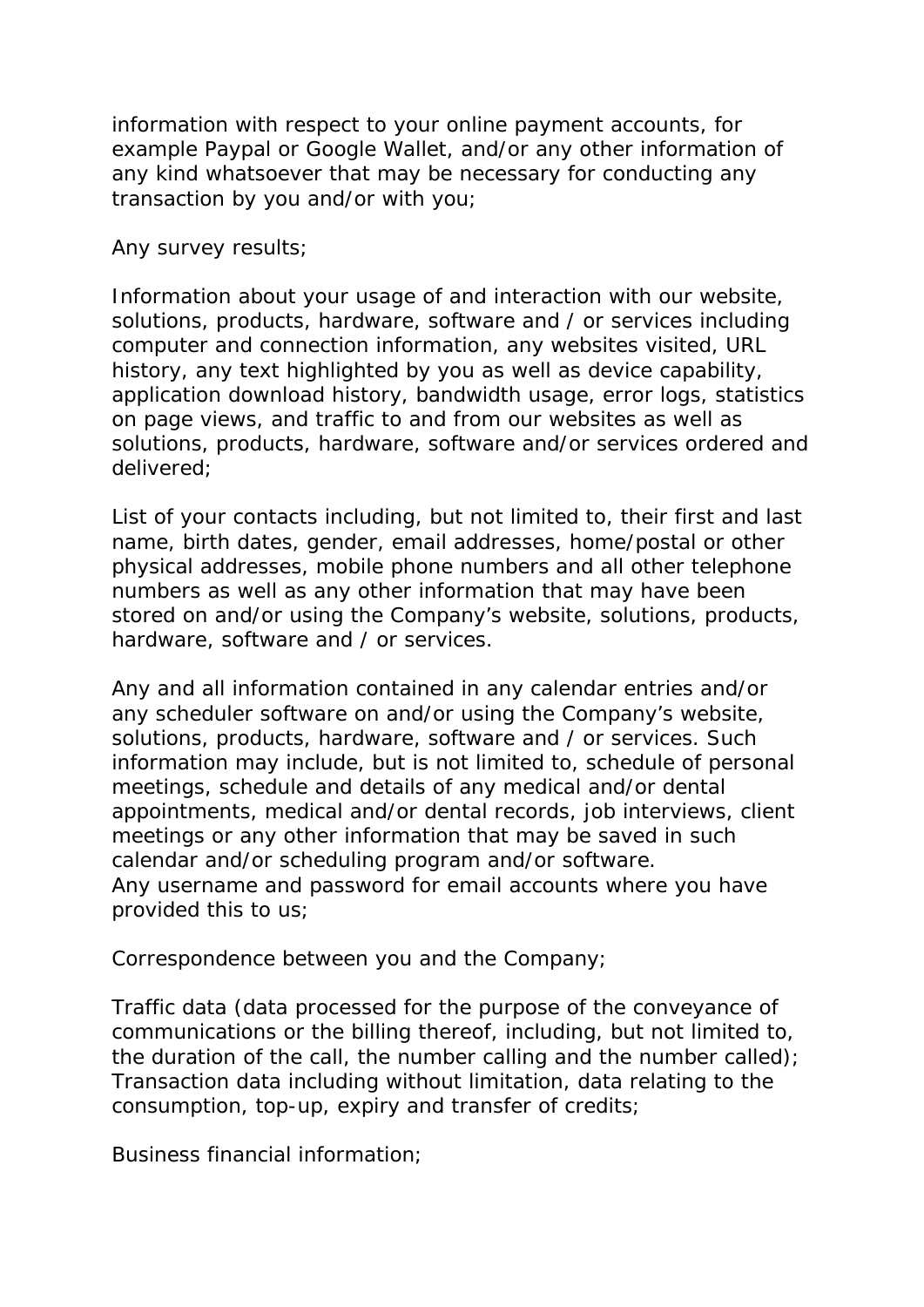Any other information provided, entered, stored, saved and/or transferred on and/or through the Company's website, solutions, products, hardware, software and / or services; and Any other content and/or information as may be required by any applicable laws or regulatory authorities.

# **Information Usage**

Our primary purpose in collecting User Information is to provide you with a safe, smooth, efficient, and customised experience. The Company directly, or indirectly through third parties, gathers, collects, stores, saves, analyses, uses and/or transfers, User Information, as permitted or necessary, including but not limited to the following circumstances:

(a) Provide communication products and to provide any and all services to you whether being currently provided by the Company or that are provided by the Company in the future. Such services may include, but are not limited to, telecommunication, instant messaging, voice/video calling, any communications through social media and/or other networking sites, playing online games and networking and/or connecting with other devices;

(b) Process transactions and payment for the purchase of any credits from the Company and/or any other purchases made from any supplier, seller and/or retailer whether online or otherwise;

(c) Offer or provide other solutions, products and / or services to you from time to time;

(d) Provide you with customer support and troubleshoot problems;

(e) Compare information for accuracy;

(f) Inform you about service updates and faults;

(g) Request feedback or participation in on-line surveys;

(h) Resolve disputes, provide customer support and/or to tailor your experience with the Company generally;

(i) Verify your identity;

(j) Customise, measure, and improve our website, solutions, products and / or services;

(k) To improve our search functionality and help you find any information more easily, whether online or otherwise;

(l) Organise and carry out marketing or promotional operations, offers, contests, games and similar events; and

(m) Protect both yours and the Company's interests, such as for example fraud detection.

The Company and third party service providers acting on the Company's behalf will retain and reserve the right to use and/or analyse User Information for as long as is necessary to carry out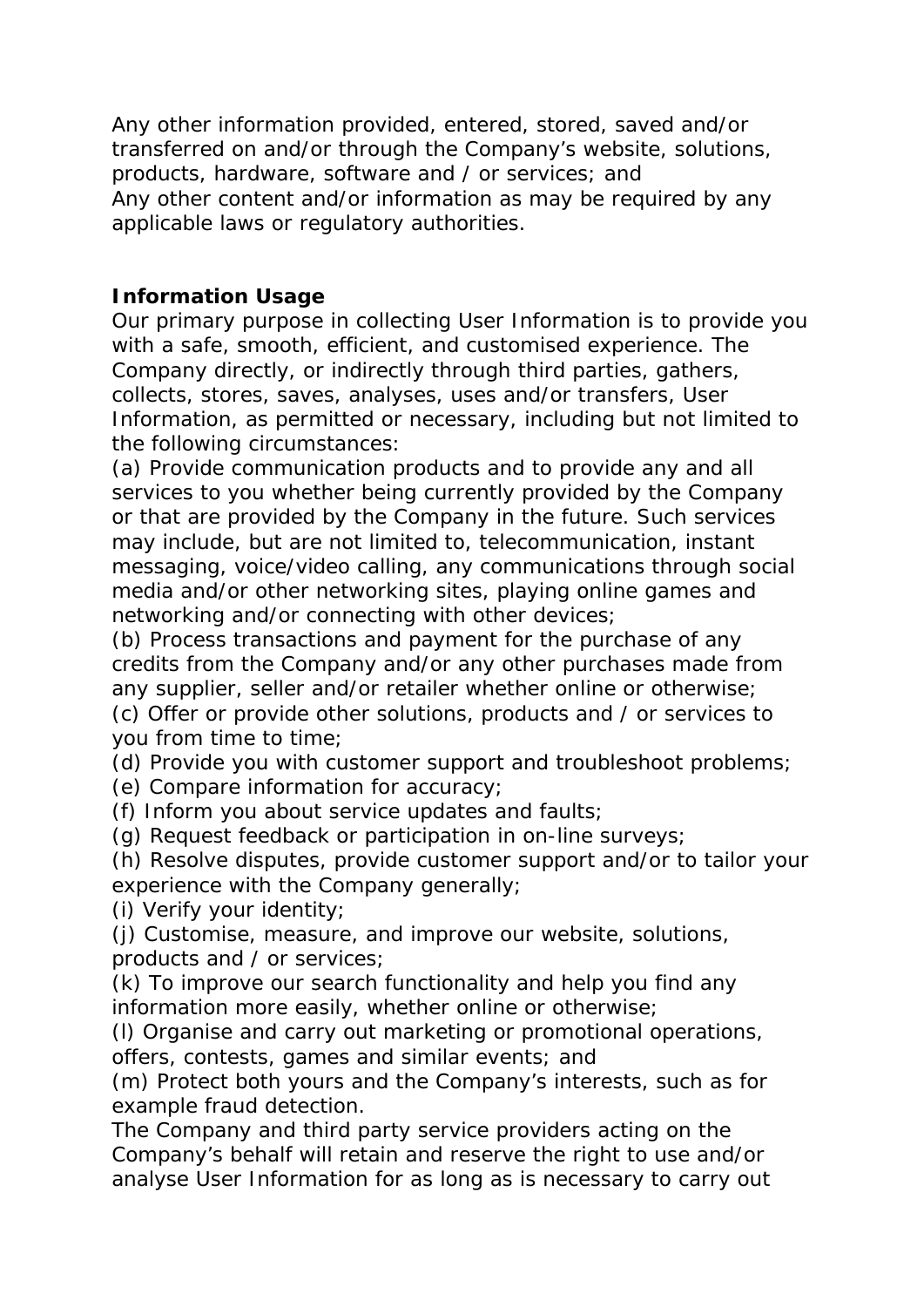any of the purposes set out in this Agreement regardless of whether your contract, agreement and/or use of the Company's website, solutions, products, hardware, software and / or services is continuing or otherwise. The Company shall not be liable to anyone for the use, analysis, transfer and/or disclosure of any User Information by a third party whatsoever.

### **Sharing And Disclosure Of User Information**

User Information may be stored and processed in any country in which the Company maintains facilities. In this regard, or for purposes of sharing or disclosing User Information in accordance with this Agreement, the Company reserves the right to transfer User Information outside of your country of residence. By using the Company's solutions, products and / or services, you consent to any such transfer of User Information outside of your country of residence. Such User Information may be subject to supervision by the regulatory authorities in each jurisdiction where services are performed or User Information resides, as well as in the jurisdiction of your residence or citizenship.

Within the Company, User Information is stored in controlled servers with limited access.

The Company may send User Information to other companies or people in certain circumstances, such as where, amongst others:

we need to share your information to provide the solutions, products and/or services that you have requested; and

we need to send the User Information to third parties who on behalf of the Company provide solutions, products and / or services to you (we will only provide such third parties the relevant information required for the delivery of the solutions, products, hardware, software and / or services, and we shall use our best endeavours to ensure that the third parties are prohibited from using such User Information for any other purpose).

Unless you instruct us otherwise (as described below), we will send you information about our various product upgrades, special offers and other new products and services from the Company that we feel may be of interest to you. Only the Company (or agents working on behalf of the Company) will send you these direct mailings. If you do not want to receive such mailings, simply opt-out of receiving future mailings by contacting the Company (see Clause 5 of this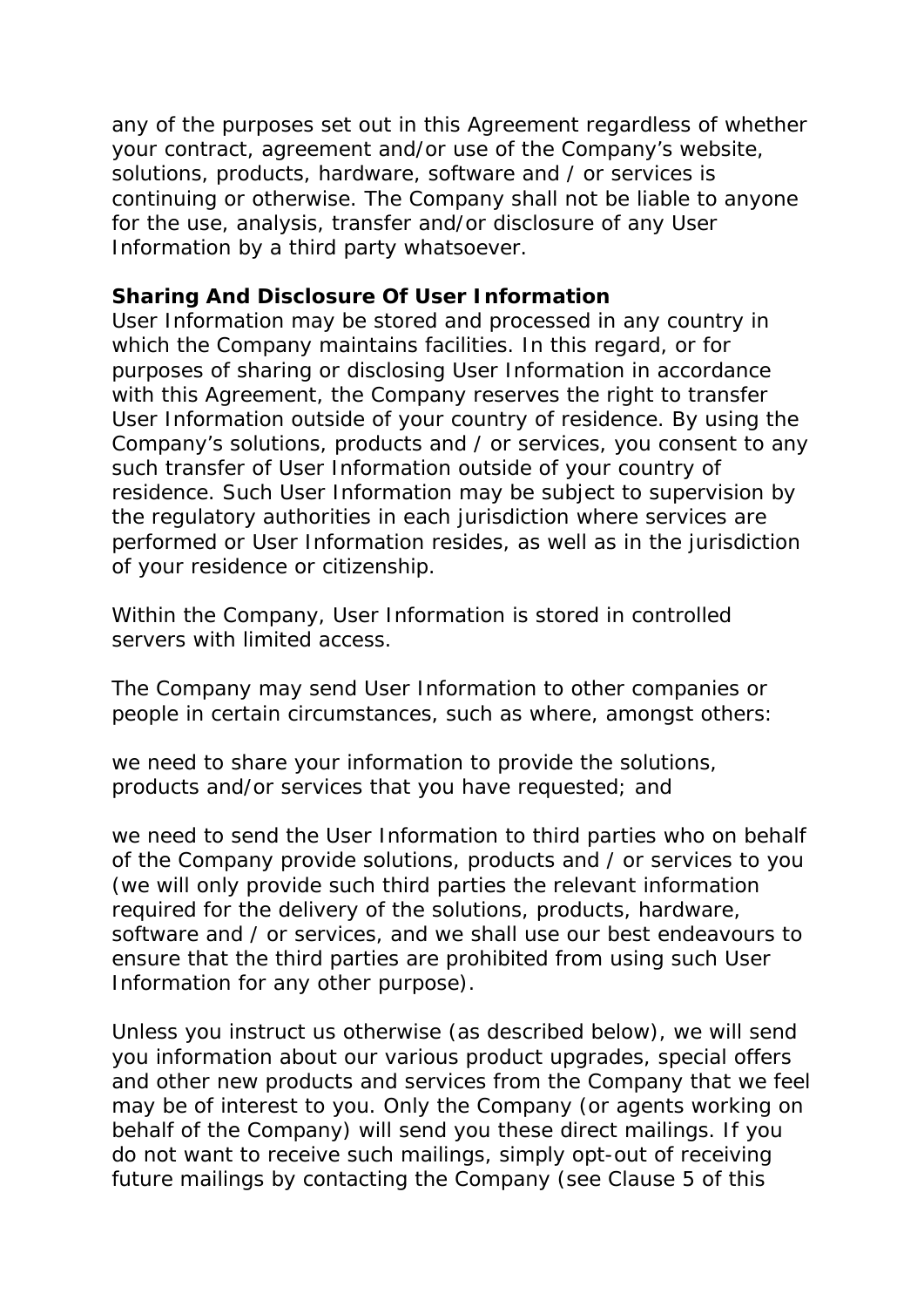# Agreement below).

To the extent permitted by law, the User Information may be accessed by, or transferred to, any member of the Company's group companies. This use may continue even if they cease to be a member of the Company's group of companies. All such group companies who receive the User Information will use it in accordance with this Agreement.

If the Company merges with, and/or any member of the Company's group companies is acquired by another business or undertaking (or enter into discussions concerning the same) we may share the User Information with such business, undertaking and/or their advisers, but if we do so we shall use our best endeavours to ensure steps are taken so that your rights in relation to the User Information continue to be protected.

## **Security Measures**

The Company shall use its best endeavours to protect the User Information and access to the User Information is limited to people at the Company who need it to do their job. In addition, it is our policy to maintain the integrity of the User Information within our possession. To prevent security breaches, the Company uses reasonable security techniques, such as [*SET or industry-standard Secure Socket Layer (SSL) encryption*] to protect the User Information from unauthorised access by users. However, we do not guarantee a perfect security.

## **How To Opt-Out Of Our Use Of User Information**

You may, at any time, opt-out of our use the User Information by contacting the Company. We will remove the User Information from our database(s) as soon as reasonably possible.

#### **Minors**

The Company cannot distinguish the age of persons who use the Company's website, solutions, products, hardware, software and / or services or otherwise. If a minor (according to applicable laws) has provided the Company with User Information without parental or guardian consent, the parent or guardian should contact the Company to remove the User Information. The Company shall not be liable to any party for the use, analysis, transfer and/or disclosure of any User Information that has been provided by such minor whatsoever.